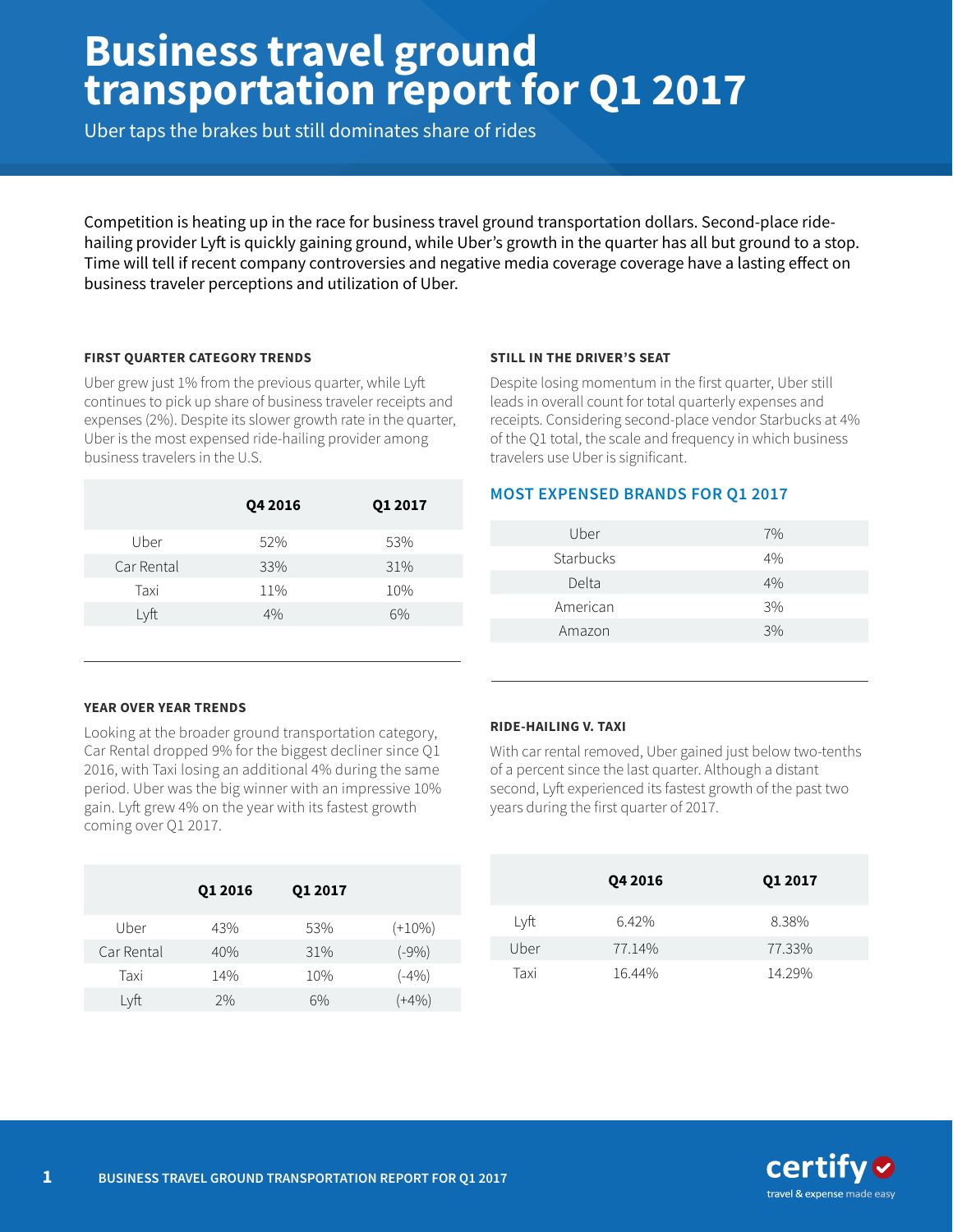Uber taps the brakes but still dominates share of rides

#### **AVERAGE COST PER RIDE**

Cost of the average Taxi transaction has steadily declined over the past year, while expenses for Uber and Lyft have remained relatively flat over the same period. Cost of ride-hailing transactions include all levels of service (i.e. "basic" to "luxury") and all levels of pricing (surge times, etc.).

|      | 01 2016 | 02 2016 | Q3 2016 | Q4 2016 | Q1 2017 |
|------|---------|---------|---------|---------|---------|
| Lyft | \$23.53 | \$20.78 | \$21.80 | \$24.99 | \$24.36 |
| Uber | \$26.41 | \$25.48 | \$22.91 | \$24.75 | \$27.62 |
| Taxi | \$39.68 | \$39.80 | \$35.91 | \$34.62 | \$33.90 |

and convenient. But Uber has terrible business practices."

Uber user review  $\star\star\star\star$ 

# "Service is absolutely fine **AVERAGE USER RATING FOR Q1 2017**

| Lyft | 4.78 |
|------|------|
| Uber | 4.40 |
| Taxi | 3.85 |

"I like using Lyft because they treat their drivers better than Uber." **★★★★★** Lyft user review

 $\text{certify} \otimes$ travel & expense made easy